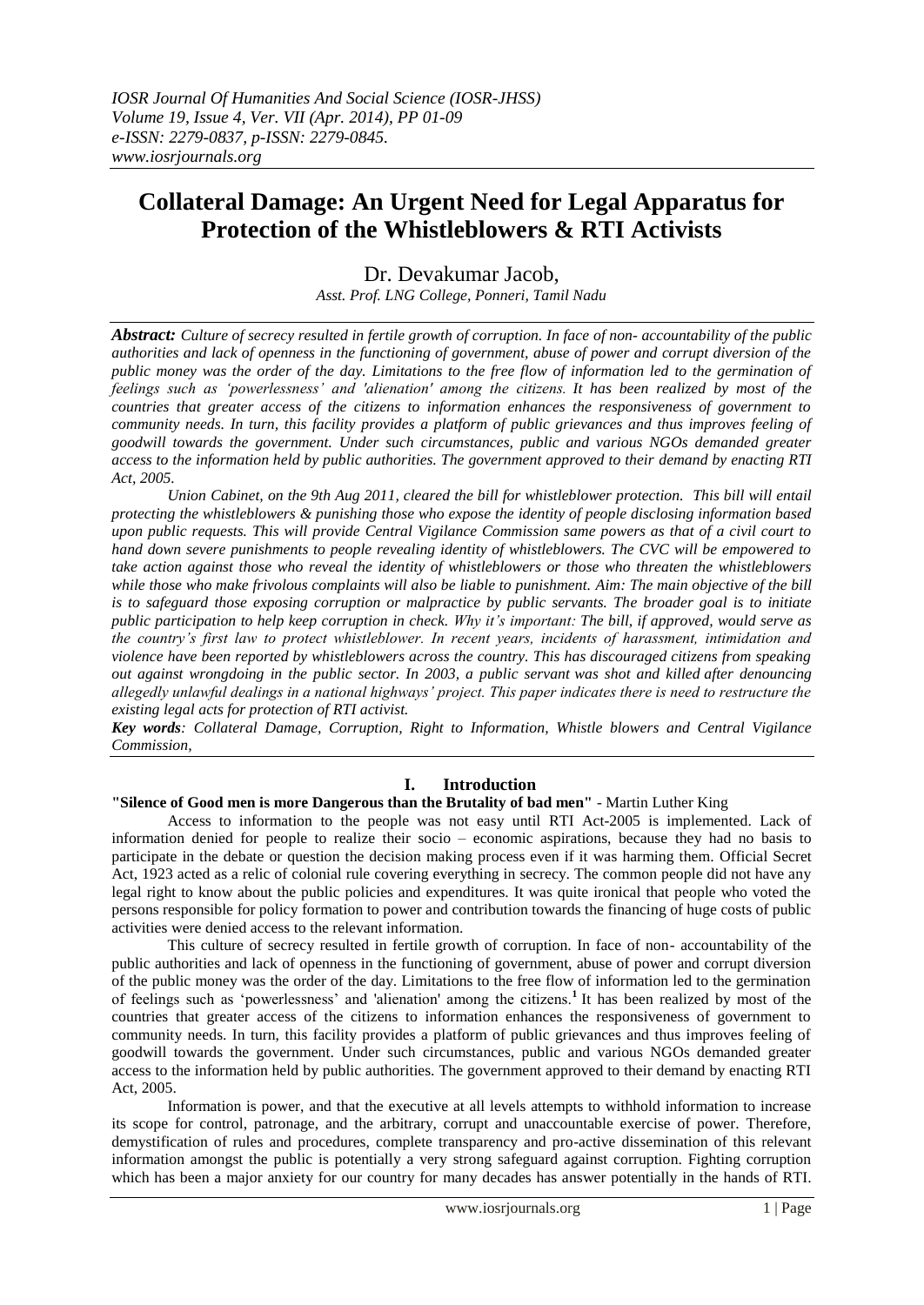This can be achieved by growth of a comprehensive information management system and by the promotion of information literacy among the citizens. This will positively lead to ultimate recognition of the objectives of RTI viz. transparency and accountability. It is therefore, rather safe to affirm that RTI is a means as well as end to attain democracy in its real meaning.**<sup>2</sup>**

Corruption is the cancer of public life today. There is a universal growing recognition that corruption is anti-economic development, anti-poor and anti-national. At last there are some systematic efforts being made to tackle the issue of corruption. The directive by the Supreme Court that candidates standing for election will have to declare details of their criminal record, their wealth and educational qualification has injected an element of transparency in public life. The passing of the Right to Information Act is hailed as a major step to empowering civil society and making the government more accountable. Sunshine is the antidote for corruption and the more transparent public organizations become, there will be lesser scope for corruption. Equally important is the role played by people within a corrupt organisation in exposing corruption. These people are taking a great risk by exposing corruption in their organisations. Satyendra Dubey"s name comes to mind. He was a sincere whistleblower in the National Highways Authority of India (NHAI) and had sacrificed his life. This moved the Supreme Court to issue a direction to the CVC to protect whistleblowers.**<sup>3</sup>** The National Campaign for People's Right to Information, the organisation that played pivotal role in the movement for the RTI Act, demanded speedy passage of the Whistleblowers' Protection Bill 2011. The landmark Right to Information Act, passed by the Parliament in 2005, aimed at making the system of governance more transparent. But RTI applications by zealous activists have time and again unearthed a can of worms and exposed the deep-rooted corruption and rot in our system. The unexplained deaths of RTI activists and whistleblowers prove that the RTI Act has threatened many powerful, unscrupulous powers that be. In the last half a decade, many RTI activists have died; as many as eight to ten have been killed in a year.**<sup>4</sup>** RTI activists claim that the government has not done enough to protect them.

## **1-2 Satyendra Dubey brave Whistleblower**

The term "whistle blowing" is a relatively recent entry into the public lexicon. The overriding public interest may lie in protecting the public"s right to be told, and the whistleblower"s right not to be punished for doing so. The term `whistle-blowing' is a relatively recent entry into the vocabulary of public and corporate affairs, although the phenomenon itself is not new. It refers to the process by which insiders go public with their claims of malpractices by, or within, organisations - usually after failing to remedy the matters from the inside, and often at great personal risk to them. Sometimes the cost of such valiant efforts is just too high to pay. Satyendra Dubey, was one of those rare young men who was completely and uncomplicatedly honest. He didn't know he was a hero. An engineer from Indian Institute of Technology, Kanpur and working for National Highway Authority of India probably never knew the word but died for simply doing the right thing.**<sup>5</sup>** He was gunned down by the mafia at Gaya, early on November 27, 2003 morning nearly a year after he had complained about the corruption on the Golden Quadilateral project to the Prime Minister's office. Knowing the dangers that surround honest people bucking the whole corrupt system, in his letter, Dubey had requested that his name be kept secret, a request that wasn't honoured-the letter was sent from the PMO to the Ministry of Road, Transport and Highways and then to the National Highway Authority of India, with which Dubey was working as Deputy General Manager. His death speaks volumes about the growing nexus between politicians and mafia and also highlights the illegal procedures ways involved in awarding contracts and also the allegedly fraudulent prequalification bids in connection to big development projects.

India has passed a federal Freedom of Information Bill in 2003 however it did not have a Whistleblowers Act recommended by the Constitution Review Commission in 2002. Moreover a draft bill on public disclosures recommended by the Law Commission lies in cold storage. Satyendra Dubey's death merits attention and a subsequent Public Interest Litigation urges the Supreme Court to direct the Centre to evolve a system to ensure protection to anybody who complains to the Government against corruption.

Yet another person has paid with his life for speaking up against corruption. Manjunath Shanmugam, a young manager with Indian Oil Corporation (IOC) and an IIM graduate, was shot dead on November 19, 2005 for drawing attention to irregularities in the quality of fuel being marketed in some petrol pumps. Manjunath had ordered the closure of an IOC petrol pump in Lakhimpur Kheri in UP for selling adulterated fuel. Samples of fuel from the pump indicated adulteration. It appears that the owners of the petrol pump decided to act before more of their illegal activities were exposed. They had him shot dead. Manjunath is said to have ordered the shutdown of two other IOC dealer's petrol pumps in Lakhimpur for adulteration of fuel<sup>6</sup> The IOC has demanded security for its employees. It appears that employees of fuel marketing companies in the country have to battle a fuel adulteration mafia that presides over a multi-crore business. Those who simply do their duty and speak up against adulteration are living in terror. Some like Manjunath are silenced forever. The issues that Manjunath's murder raises are not confined to IOC employees alone. There are thousands of honest people in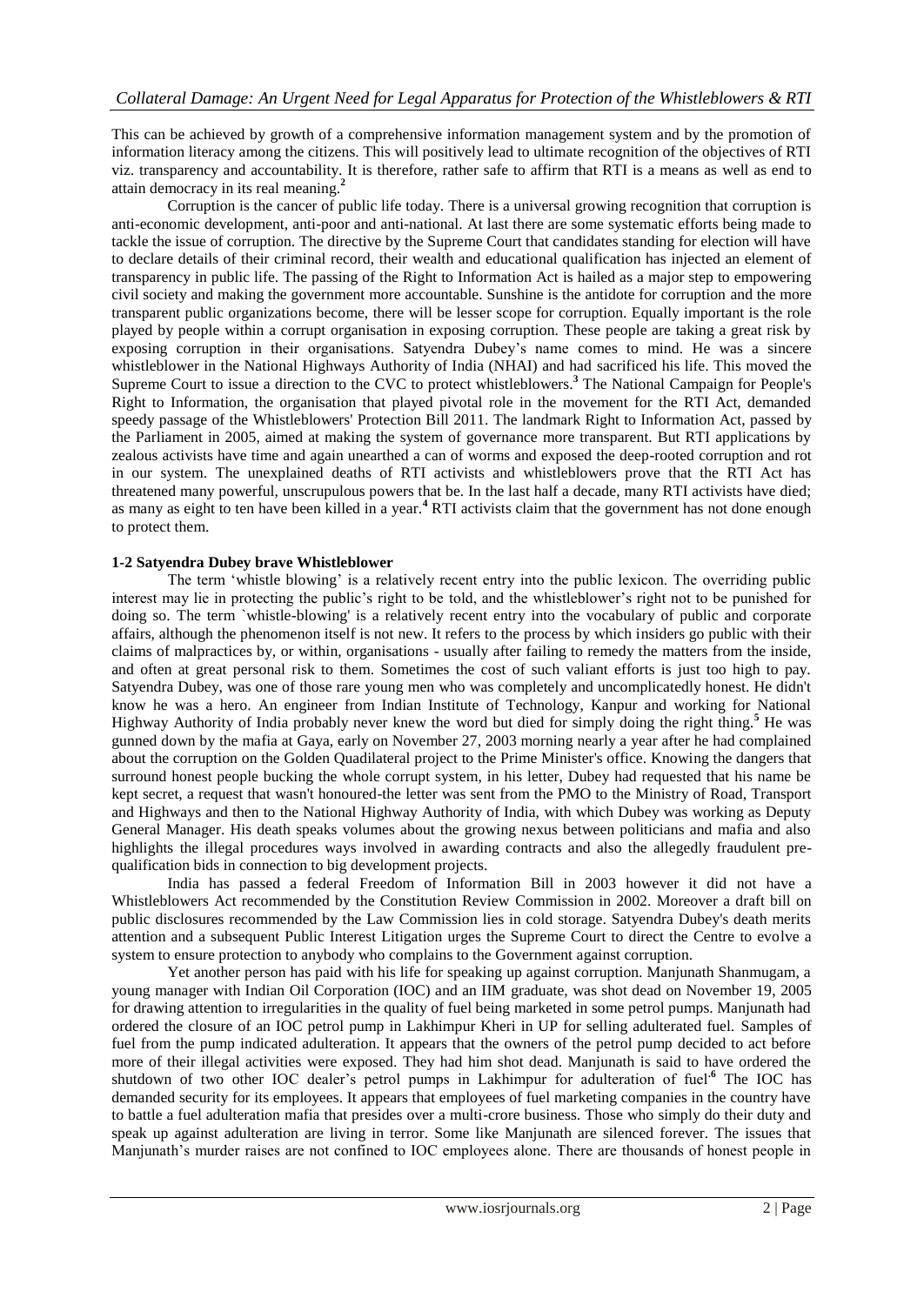this country who draw attention to financial and other irregularities in the system and end up paying dearly for this.

Corruption exists all over the region and thrives at all layers of government. Officers who refuse to enter the bandwagon are victimized. In India, the Tehelka expose involving defense deals had not only victimized the reporters involved in the undercover operation but also harassed virtually anybody associated with the portal. In this case, the owner of the Global capital who owned a share in the portal was imprisoned without any concrete charges framed against him. All this was due to the fact that the expose had caught some of the high ups in the ruling coalition taking bribes on camera! More recently, the Labour Government in England had found a scapegoat in Dr David Kelly who was considered a 'mole' in the Ministry of Defense in order to draw public attention away from the Iraq war. He was named as the source of a disputed BBC report claiming the Downing Street had "sexed up" evidence of Iraqi weapons of mass destruction so as to drive the country into the war with Iraq.**<sup>7</sup>**

The need and urgency of a whistle blowing act cannot be overemphasized even as Satyendra Dubey"s and Manjunath death sparked off widespread public protest. Both in unlettered societies with meager resources as also in the developed world, there is an urgent need both for access to information by the public along with an act that would provide protection to all those who blew the whistle. It is time that the authorities took cognizance of the fact that money associated with development works that usually comes from the tax payers pocket lands up in corrupt hands. In the process development takes the back seat. India cannot afford to lose its money nor its resources.<sup>8</sup> The real heroes of today's world are honest people. They are few and far between. They are the ones society is longing to follow. But everywhere it sees them fail. Yet the world and developing countries especially cannot afford to lose its honest officers who stand up against all odds and risk their lives. It is time the government thinks about cleaning its system by providing protection to all those ordinary people who dares to bare open facts and has a stake at country's future.

Mere assurance from the Prime Minister that the guilty wouldn't be spared is not enough either to the citizens. If the government really means business it has to go about demonstrating that there are systems in place for good people to rely on. We need a fast and efficient judiciary to handover judgments in fair and impartial manner with or without political and social pressure,

| S.N                     | <b>Name Activists</b>           | <b>Reason For Murder</b>                                   | <b>Place/State</b> | Govt. response |
|-------------------------|---------------------------------|------------------------------------------------------------|--------------------|----------------|
| $\mathbf{1}$            | Sri Amit Jethava                | environmental<br>issue<br>forest<br>exposed                | Bengal             | No action      |
| $\overline{2}$          | Sathish shetty                  | land scams exposed                                         | Pune               | No action      |
| $\overline{\mathbf{3}}$ | Lakhyajit Deka                  | PDS Fraud exposed                                          | UP                 | No action      |
| $\overline{4}$          | Maj Gen VK Singh                | <b>PWD Fraud exposed</b>                                   | Ap                 | No action      |
| 5                       | Sri Manoranjan Kumar, IES       | against corrupt<br>fight<br>in<br><b>Shipping Ministry</b> | Gujarat            | No action      |
| 6                       | Lieutenant colonel Akash Sachan | substandard<br>equipment<br>supplied to the Indian Army    | Delhi              | No action      |
| $\overline{7}$          | Muneesh                         | Bribe Home guards.                                         | Andhra             | No action      |
| 8                       | Bidhu Bhushan Dvivedi           | misappropriation of accounts<br>(AHD)                      | <b>Bihar</b>       | No action      |
| 9                       | Lalit mehta                     | NREG fraud exposed                                         | Maharastra         | No action      |
| 10                      | Kameshwar yadav                 | NREG fraud exposed                                         | Jharkhand          | No action      |
| 11                      | Arun sawant                     | civic issues exposed                                       | Maharashtra,       | No action      |
| 12                      | Ramdas ghadegavka               | sand mafia exposed                                         | Mahatashtra        | No action      |
| 13                      | Amit jethwa                     | Illegal mining exposed                                     | Gujarat.           | No action      |
| 14                      | Datta patil                     | Illegal horse trading                                      | Maharashtra        | No action      |
| 15                      | Murugan                         | Illegal pulse trade exposed                                | TamilNadu          | No action      |
| 16                      | Ashok kumar shinde              | PWD scam exposed                                           | Bombay             | No action      |
| 17                      | Anwar Shaikh                    | land transfer exposed                                      | Bombay             | No action      |
| 18                      | Jayashree                       | Corruption exposed                                         | Maharashtra        | No action      |
| 19                      | Udaybhan singh                  | paid toilets scam                                          | Delhi              | No action      |
| 20                      | Niyamat Ansari                  | NREG fraud exposed                                         | Odisha             | No action      |
| 21                      | Saseendran and his two sons     | Malabar Cements ltd fraud<br>exposed                       | Kerala             | No action      |
| 22                      | Mahabir singh                   | Pension money fraud                                        | Rajasthan          | No action      |
| 23                      | Shehla Masood                   | animal deaths exposed                                      | Bhopal             | No action      |
| 24                      | Nadeem sayed                    | Naroda<br>Patiya<br>massacre<br>exposed                    | Gujarat            | No action      |
| 25                      | Mano Sundhar                    | Sand scam exposed                                          | TamilNadu          | No action      |

## **II. Collateral Damage: Snap Shot Of The Martyrs Of The RTI Activists & Whistle Blowers**

and a clean and unbiased police that will come to the aid of those working on the right side of the law; we also need public knowledge about the constitution and rule of law; and laws that will encourage people in both urban and rural areas to come forward without any fear to usher in an era of transparency, accountability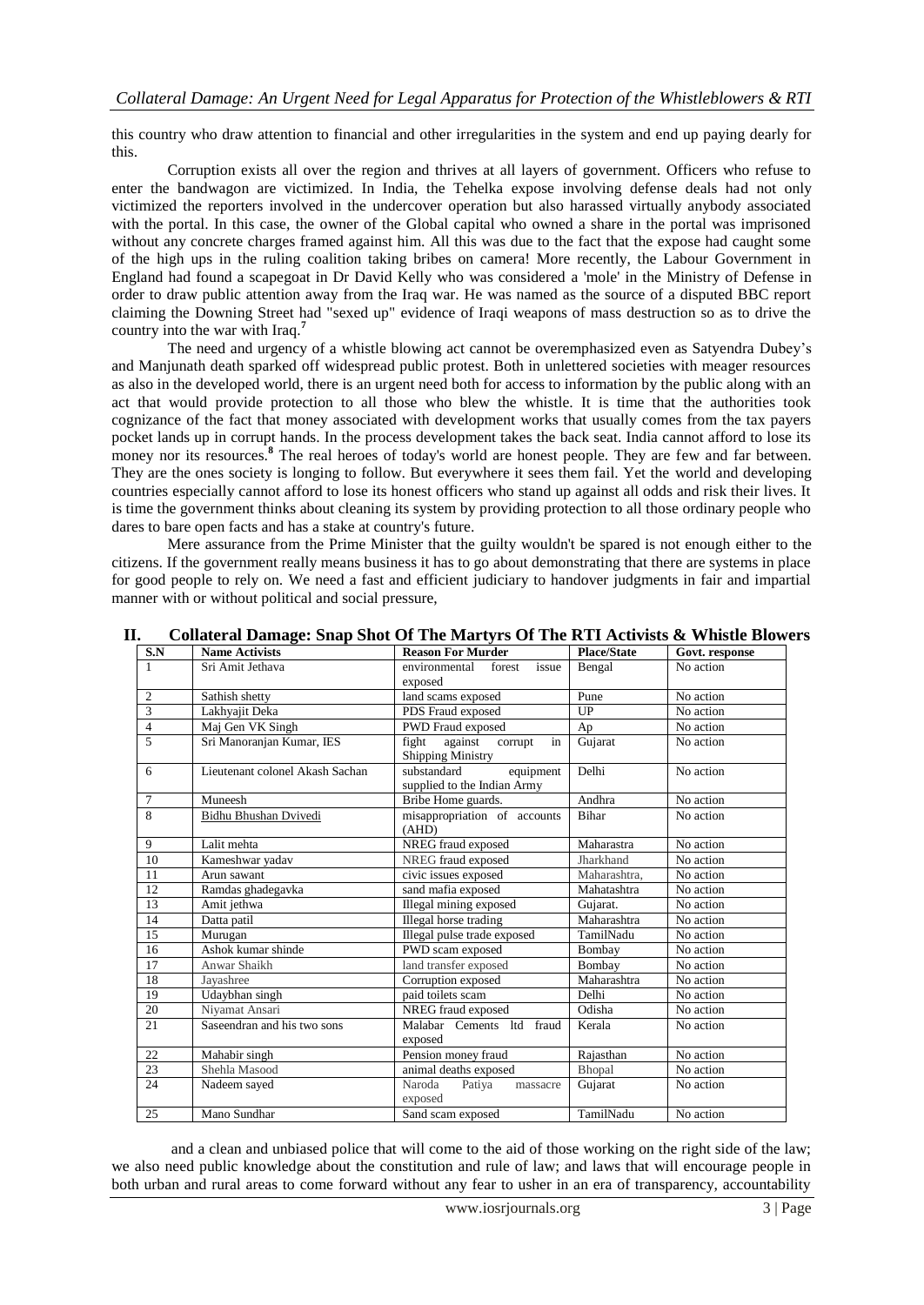and participation in the governance of the country. We need a system, a society where a person can do its duty without fear and the head held high. If the government really intends to deliver such a nation, then it is time the government pulled up its sleeves and makes concrete efforts to pass a whistleblowers act.**<sup>9</sup>** It follows that no measure to curb government and corporate transgressions in India or elsewhere will bear fruit unless legal immunity and protection against retaliation is given to responsible and conscientious whistle blowing.

| S.no | Year | <b>No. Cases</b> | <b>CVC</b> response |
|------|------|------------------|---------------------|
|      | 2005 | 412              | $\star$             |
| 2    | 2006 | 338              | $\star$             |
| 3    | 2007 | 328              | $\star$             |
| 4    | 2008 | 320              | $\star$             |
| 5    | 2009 | 340              | $\star$             |
| 6    | 2010 | 400              | $\star$             |
| 7    | 2011 | 390              | $\star$             |
| 8    | 2012 | 401              | $\star$             |
| 9    | 2013 | 460              | $\star$             |

## **2-2 Number of Whistle blower complaints under 2004 resolution**

## **2-3 Women Whistleblower assaulted; no case registered**

The wife of Mr K.D. Bakshi, a retired IAF official, who blew the lid off blocking of a nullah passing through Vikas Nagar located along the Zirakpur-Kalka highway by certain persons, was allegedly assaulted by at least 10 persons. Ms Chandra Kanta Bakshi (60) was pushed around and abused by the assailants around 11.30 am when she was alone at her home. "Hurling abuses, they barged into the house and caught hold of her hair. However, when she raised the alarm, they fled seeing people gathering at her house," Mr Bakshi was away to Yamunanagar on a personal visit. The assailants, it seemed, were angered by Mr Bakshi"s complaint to the Zirakpur Nagar Panchayat that certain residents of the area had blocked the natural flow of the nullah.**<sup>10</sup>** The blockage of the nullah would prove to be detrimental to the houses during the monsoon; it was feared in the representation by Mr Bakshi. Acting on the complaint of Mr Bakshi, the civic body staff today cleared the nullah by removing encroachments on public land. There were 18 women whistle blowers were targeted and threatened. Two of them were shot dead

The blockade of the natural flow of the nullah was viewed seriously by the civic body following which the civic body initiated the action. This action of the municipality seemed to lead the assault on Ms Bakshi by the assailants. The Bakshi live alone at their house here. Their son, Maj V.K. Bakshi, who was posted at Nasik, told Chandigarh Tribune over the telephone that the attack on his mother was a serious matter and the police should pursue the case to its logical conclusion. "In fact, my father had acted in public interest and if whistleblowers are targeted by anti-social elements in this manner, then no right-thinking person would come forward to expose their wrongdoings," he said, demanding police protection for his family. Meanwhile, the Dera Bassi DSP, Mr Varinder Brar, while promising action against the guilty, said the police was investigating the matter. However, no case has been registered yet.

## **III. Worst Places In The Country Under Attack For Using Sunshine Law**

The recent murder of a young Right to Information activists from Bhiwandi was no aberration for a state that has been highest number of attack on RTI activists. Data gleaned by the Commonwealth Human Rights Initiative CHRI shows Maharastra has seen 53 attacks on RTI activists, including 9 murders, since the acts debut in 2005. Gujarat comes second with 34 attacks on RTI activists, including three murders, Delhi, Bihar, UP, Haryana Andhra Pradesh, and Karnataka follow with over 10 attacks on RTI activists during the last eight years.

The data points to 251 cases nationwide of people being attacked, murdered, harassed or having their property damaged because of the information they sought under RTI. The data through up 32 alleged murders and two suicides that were directly linked with RTI applications filed. While there is no official countrywide data on the number of people who file RTI application, or the number of activists assaulted in India. CHRI used publically available data to gather the information. The organization has appealed to the public to send additional data on attacks on RTI activists that have not made it to the English media and are unreachable on the web. CHRI built on data initially collected by Nachilet Udupa of the National Campaign for People"s Right to Information. Available data shows that Mahrastra receives the highest number of RTI applications every year and so it is statistically possible that the number of attacks are higher in the state, said Venkatesh Nayak of CHRI , adding that there is no data available on the number of RTI applications filed in UP. It is possible that being a largely Hindi speaking state, attacks on RTI activists may be covered in local language papers which are accessible over the internet, he added.<sup>11</sup> As for the large number of assaults in Gujarat, Nayaks says this

 **<sup>\*-</sup>Corrective action recommended Sources:** Annual Reports of Central Vigilance Commission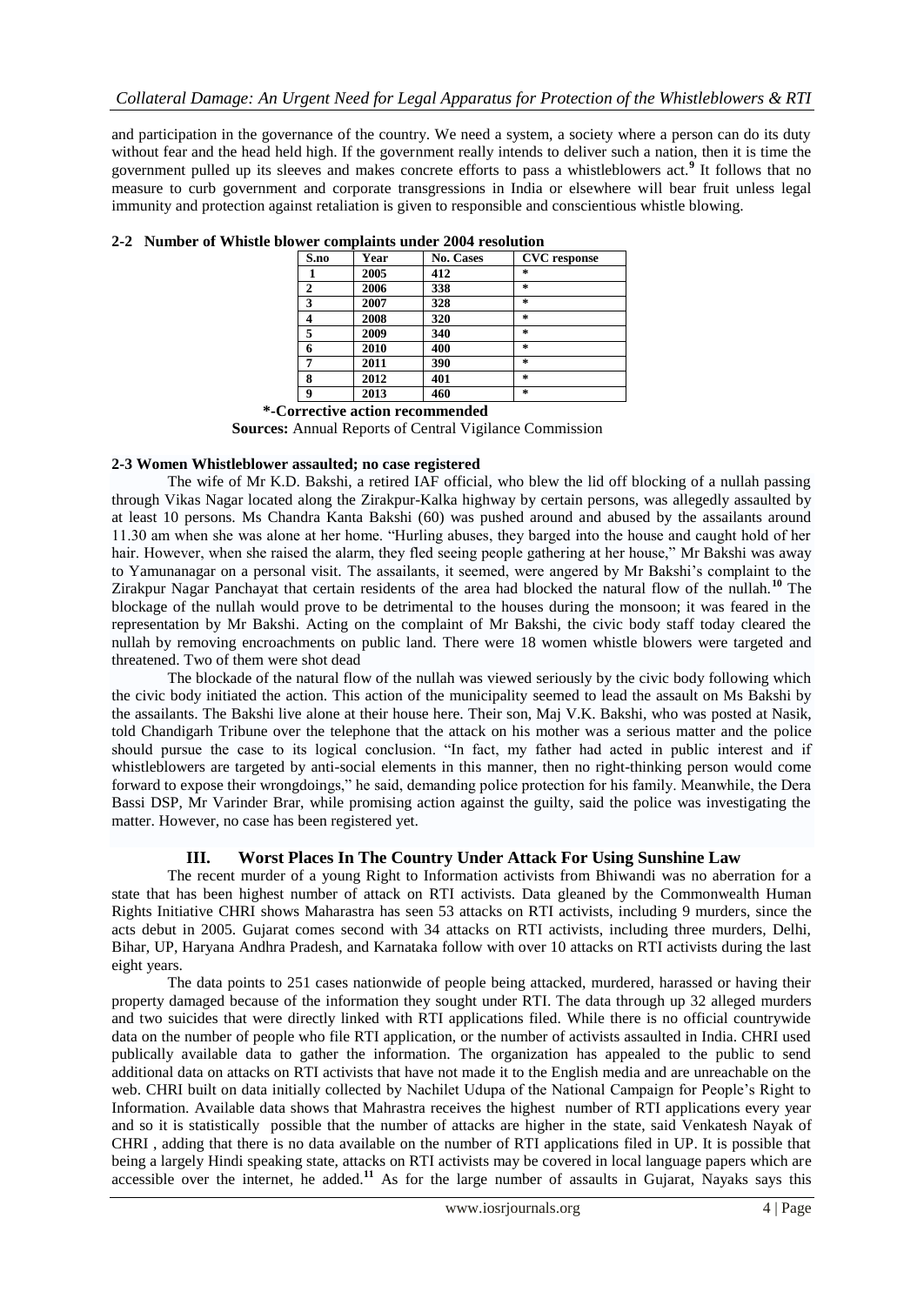challenge the establishments" view of good governance in the state. While Maharastra chief information Commissioner Ratakar Gaikwad points to the large number of appeals under the RTI act that the state receives, virtually equal lent to the number received by central information commissions, he added that the number of attacks on RTI activists is unacceptable for a state like Maharastra. He sought plaice protection for RTI activists under threat.

| S.no           | Year    | <b>State</b>   | Assault | murder         | State response |
|----------------|---------|----------------|---------|----------------|----------------|
|                | 2005-13 | Maharastra     | 53      | 10             | Action pending |
| $\overline{2}$ | 2005-13 | Gujarat        | 34      | 3              | Action pending |
| $\mathcal{R}$  | 2005-13 | Andhra Pradesh | 25      | $\overline{2}$ | Action pending |
| $\overline{4}$ | 2005-13 | <b>Bihar</b>   | 30      | <b>NA</b>      | Action pending |
| 5              | 2005-13 | Delhi          | 28      | <b>NA</b>      | Action pending |
| 6              | 2005-13 | UP             | 38      | <b>NA</b>      | Action pending |
| 7              | 2005-13 | Harayana       | 25      | 1              | Action pending |
| 8              | 2005-13 | Karnataka      | 22      |                | Action pending |
| 9              | 2005-13 | TamilNadu      | 20      | 5              | Action pending |
| 10             | 2005-13 | Kerela         | 18      | $\overline{c}$ | Action pending |

**3-2 Media Reports on assault, murder on RTI & Whistle blower activists**

**Sources**: Sunday Times of India English Daily Chennai Edition dated on December 22, 2013

## **3-3 Encourage Whistle blowing and need for Whistle blower protection act**

The Veerappa Moily Commission on Administrative Reforms II has recommended the system of whistleblowers. It advocates that an honest and conscientious public servant, privy to information relating to gross corruption, abuse of authority or grave injustice, should be encouraged to disclose it in public interest without fear of retribution<sup>11</sup> In conjunction with the Right to Information Act, a Whistleblowers Protection Act can indeed be a potent tool for promoting good and transparent governance in the country.

Endorsing the right to information as a fundamental right flowing from Article  $19(1)(a)$  of the Constitution, Chief Justice Y K Sabharwal has emphasised that "public accountability" is a facet of administrative efficiency, information serving as an instrument for the oversight of citizens. He has stoutly pleaded for the enactment of the whistleblower law on the basis of the draft bill suggested by the Law Commission. In its Report No 179 in 2001, the Law Commission favoured a whistleblowers law, called Public Interest Disclosure (Protection) Act. <sup>12</sup> All that has so far been done in the country is a pusillanimous notification issued by government at the instance of Supreme Court, following the case of Dubey killed in Bihar for highlighting corruption in NHAI. The vigilance commissioner was designated as the authority to receive complaints about corruption and mismanagement in government.

India needs to enact severe law to join an elite club of just four democracies [USA, UK, Australia and New Zealand] which have whistleblower protection. These democracies have not had these laws in place for too long. The US had its law in place only in 1989 and the other countries have followed after that. K Ashok Vardhan Shetty has written a fine review [in the Hindu] of the role whistleblowers have played in improving transparency in governments. He suggests that "Daniel Ellsberg of the USA would easily be the patron saint of modern day whistleblowers. In 1971, Ellsberg released the so-called Pentagon Papers that blew the cover of successive US governments that went about creating the mess called the Vietnam War". Ellsberg was a war veteran and later as an analyst at Rand Corporation had access to sensitive, classified documents. Stung by his conscience Ellsberg leaked these to the public.

He had to pay a heavy price, recounts Shetty: "The U.S. Government responded by prosecuting Ellsberg on 12 charges, leading to a total sentence of 115 years if convicted. That was not all. The dirty tricks department at the Nixon White House launched a smear campaign against Ellsberg; engaged the Watergate burglars to break into his psychiatrist's office in the hope of finding something defamatory; tapped his telephones; engaged thugs to physically attack him; and tried to influence the trial judge with the offer of the post of FBI Director.**<sup>13</sup>** When these plots were exposed, the judge had to abandon the trial and acquit Ellsberg. Nixon's machinations against Ellsberg formed the basis of two of the three articles of impeachment against him."

 The purpose of this rather long-winded narration of what happened to Ellsberg is to give heart to Indians. All this happened just some 30 years ago in a USA that today stands on high moral ground and lectures the world. A 63 year-old Indian democracy need not despair too much. There is already a [right to information](http://rrtd.nic.in/RIGHT%20TO%20INFORMATION.html)  [law](http://rrtd.nic.in/RIGHT%20TO%20INFORMATION.html) in place. Between that, and an emerging whistleblower law, citizens may hope for greater accountability and better governance in India. Shetty says "both laws work best in tandem". He says that "with the right to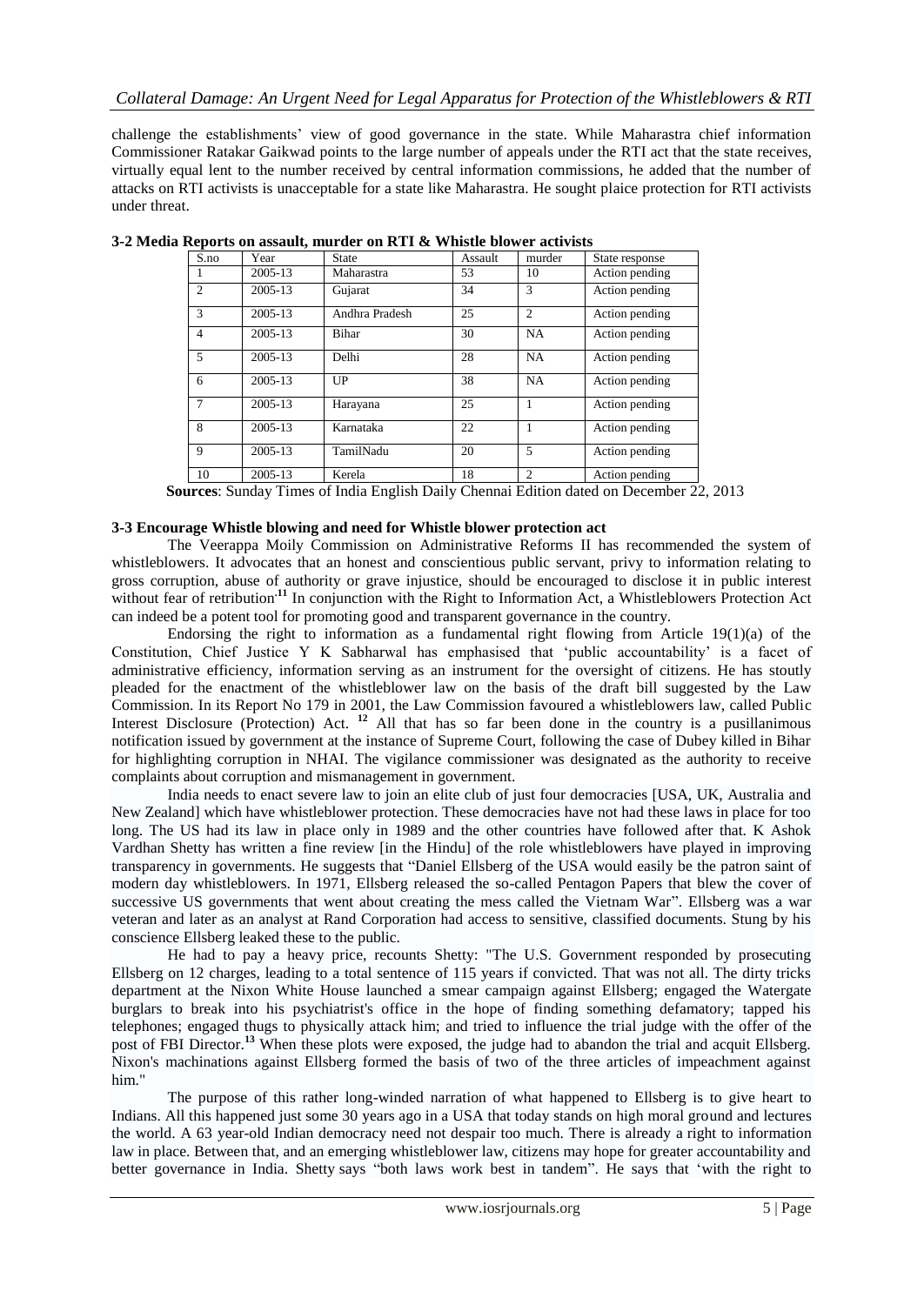information act, 'Users would have to specify what they wanted to know. But where there is no reason to suspect that something is amiss, no one may bother to ask.' But whistleblowers could pre-empt disasters". He says,'Without whistleblowers, we may not get to learn about problems until it is time to mourn the consequences.' A great responsibility is therefore, about to devolve on individual Indians. We are notorious for pointing fingers, plead helplessness and acquire a collective alibi for 'us ordinary, powerless people'. Indians must now quit this hand-wringing and organise themselves into groups and enter an activist mode.

|                        | laws Definition of disclosure                                                                                                                                                                                | <b>Authority</b>                                                                                              | Protection                                                                                                                                                                             |  |
|------------------------|--------------------------------------------------------------------------------------------------------------------------------------------------------------------------------------------------------------|---------------------------------------------------------------------------------------------------------------|----------------------------------------------------------------------------------------------------------------------------------------------------------------------------------------|--|
| <b>US</b>              | Violation<br>of<br>laws,<br>gross<br>mismanagement, waste of funds<br>and abuse of authority                                                                                                                 | Office of Special Counsel or<br>Office of Inspector General                                                   | Allow<br>complaints.<br>anonymous<br>Protect employees from victimisation<br>in appointment,<br>Promotion, transfer, or pay.                                                           |  |
| UK                     | offences<br>civil<br>Crimes.<br>(including)<br>negligence),<br>miscarriages of justice, dangers<br>to health and safety of the<br>environment                                                                | Employer,<br>prescribed<br>any<br>persons, police, media or MP                                                | complaints.<br>Allow<br>anonymous<br>Employment<br>tribunal<br>decides<br>compensation if victimised by unfair<br>dismissal or denial of promotion.                                    |  |
| Canada                 | Serious wrongdoing such as<br>violation of law, misuse of<br>funds,<br>public<br>gross<br>mismanagement.                                                                                                     | Supervisor or Public Sector<br><b>Integrity Commissioner</b>                                                  | Allow anonymous complaints. Has<br>protection from reprisals (disciplinary<br>measure, demotion, termination).                                                                         |  |
| <b>South</b><br>Africa | Criminal offence, failure to<br>comply with legal obligations,<br>miscarriage<br>of<br>justice,<br>endangering health and safety of<br>individuals.<br>damaging<br>unfair<br>environment,<br>discrimination. | Various authorities such as<br>adviser,<br>legal<br>employer,<br>Cabinet member, and any<br>prescribed person | Right to approach court, including<br>Labour court if subjected to<br>occupational detriment (disciplinary<br>dismissal,<br>action,<br>suspension,<br>demotion, transfer, no reference |  |
| Australia              | Breach of Code of Conduct (be<br>honest, comply with all laws, no<br>improper use<br>of<br>inside<br>information)                                                                                            | Public Service Commissioner,<br>Merit<br>Protection<br>Commissioner, Agency Head                              | Protection against victimisation and<br>discrimination                                                                                                                                 |  |
| Ghana                  | Impropriety such as economic<br>crime, non-compliance of a law,<br>likely to break the law,<br>of<br>miscarriage<br>justice,<br>mismanagement or waste of<br>public resources.                               | Various authorities such as<br>MP.<br>employer,<br>police,<br>Commission<br>Human<br>on<br>Rights, President  | Allow oral or written complaints. Has<br>right to bring action to High Court for<br>victimisation (dismissal, suspension,<br>transfer, harassment)                                     |  |

#### **3-4 Worldwide comparison of whistle blowing laws**

Sources: **US:** Whistleblower Protection Act, 1989; **UK:** Public Interest Disclosure Act, 1998; **Canada:** Public Servants Disclosure Protection Act, 2004; **South Africa:** Protected Disclosure Act, 2000; **Australia:** Public Service Act, 1999; **Ghana:** Whistleblower Act, 2006 and PRS Legislative research

Different countries protect whistleblowers in different ways. Some allow multiple agencies to receive complaints, some allow anonymous complaints, and some define victimisation and provide protection against it.

## **IV. Whistleblower Protection Bill**

Union Cabinet, on the 9th Aug 2011, cleared the bill for whistleblower protection. This bill will entail protecting the whistleblowers  $\&$  punishing those who expose the identity of people disclosing information based upon public requests. This will provide Central Vigilance Commission same powers as that of a civil court to hand down severe punishments to people revealing identity of whistleblowers.**<sup>14</sup>** The CVC will be empowered to take action against those who reveal the identity of whistleblowers or those who threaten the whistleblowers while those who make frivolous complaints will also be liable to punishment. Aim: The main objective of the bill is to safeguard those exposing corruption or malpractice by public servants. The broader goal is to initiate public participation to help keep corruption in check. Why it"s important: The bill, if approved, would serve as the country"s first law to protect whistleblower. In recent years, incidents of harassment, intimidation and violence have been reported by whistleblowers across the country. This has discouraged citizens from speaking out against wrongdoing in the public sector. In 2003, a public servant [was](http://www.thehindu.com/news/national/article315939.ece)  [shot and killed](http://www.thehindu.com/news/national/article315939.ece) after denouncing allegedly unlawful dealings in a national highways" project. Earlier this year, a state official in Karnataka [was murdered](http://www.thehindu.com/news/states/karnataka/article3438966.ece) after he exposed irregularities in land allotment.

If implemented, the bill would create a legal framework to investigate and prosecute cases of corruption involving government officials. On top of that, the bill would empower the Central Vigilance Commission, an autonomous body appointed to check corruption, to guarantee police protection to whistleblowers if deemed necessary who it affects: Anyone who fears retaliation can seek protection under the bill. All government employees except those serving in the northern state of Jammu and Kashmir, in the armed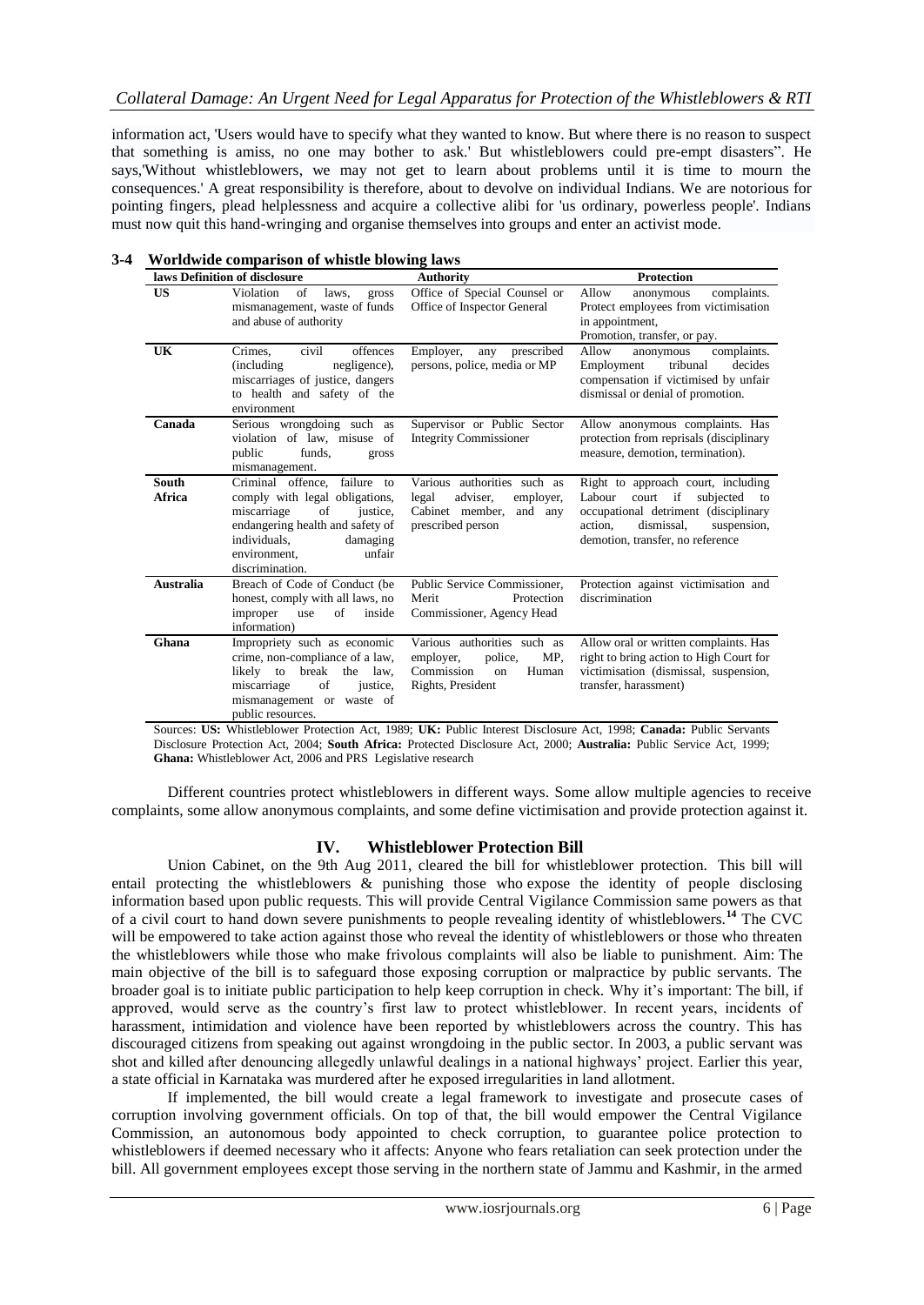forces and in the Prime Minister"s Office, can be investigated on allegations of corruption under the bill. What does it change? If approved, the bill would replace a 2004 resolution which empowers the CVC to receive, investigate and act on complaints filed by whistleblowers. The absence of a protection cause, however, discouraged several from acting against the government.**<sup>15</sup>** From 2005 to 2008, the CVC [received only a few](http://www.prsindia.org/uploads/media/Public%20Disclosure/Legislative%20Brief%20-%20Public%20Interest%20Disclosure%20Bil.pdf)  [hundred complaints](http://www.prsindia.org/uploads/media/Public%20Disclosure/Legislative%20Brief%20-%20Public%20Interest%20Disclosure%20Bil.pdf) each year, government data indicates. Lawmakers believe that a protection clause, as introduced under the Whistleblowers Bill, would encourage citizens to speak out against the bureaucracy.

While the bill vows to act against those "victimizing" complainants, it doesn't outline penalties or punishments for federal officials found guilty of doing so. Moreover, unlike in the U.S. or the U.K., India"s whistleblower bill fails to define key terms like victimization, allowing plenty of room for interpretation and subsequent misuse of the proposed law. Another major loophole, say experts, is the inability to file complaints anonymously. Though the bill strongly recommends that the identity of the complainant be concealed, it permits the CVC, under certain circumstances, to disclose the complainants" identity to the head of the government department under scrutiny. This, argue activists, would discourage citizens from filing complaints. Some critics have also raised concerns over fines and punishments imposed on whistleblowers if their allegations are proven false. They argue such complaints could have been made in good faith but with poor information. Several legal experts have also noted that the proposed law doesn"t hold the CVC accountable for delayed response to a complaint or for failing to act altogether. What next? The bill, formerly called "The Public Interest Disclosure and Protection to Persons Making the Disclosures Bill," was approved by the Lok Sabha or lower house of Parliament in December last year, and is expected to be discussed in Rajya Sabha, the upper house, in the session that started Thursday. Though it was cleared from Loksabha during the 2011 monsoon session  $\&$  is still pending with the Upper House Rajyasabha since Mar 2012 for approval  $\&$  be enacted into Law.**<sup>16</sup>**

It is to observe that there some deficiency on Victimisation: (a) The Bill does not define what constitutes victimisation. (b) There is no penalty against the public servant who may be victimising the complainant. (c) This Bill does not provide for witness protection programme to protect witnesses during investigation and trial. The Law Commission has recommended guidelines for witness identity protection. Countries such as the US, Canada, Australia, Germany, Italy and South Africa have witness protection programmes. The Vigilance Commission may reveal the identity of the complainant in certain circumstances (which may lead to victimisation) but the Bill does not provide for any penalty for victimising a complainant. However, a complainant may be penalized with imprisonment and a fine for making false complaints. This was recommended by the Law Commission report2 and the Cabinet Note stated that the Bill aimed to protect honest officials. Such provisions may deter persons from making a disclosure to the Vigilance Commission.

|                                                      | <b>Law</b> Commission of India                                                                                                                                                                    | Bill                                                                                                                                                                                                                                                                       |
|------------------------------------------------------|---------------------------------------------------------------------------------------------------------------------------------------------------------------------------------------------------|----------------------------------------------------------------------------------------------------------------------------------------------------------------------------------------------------------------------------------------------------------------------------|
| <b>Scope</b>                                         | Disclosure can be against Minister and public<br>servant.                                                                                                                                         | Disclosure can be only against public servant.                                                                                                                                                                                                                             |
| <b>Definitions</b>                                   | Defines disclosure as a complaint against abuse or<br>misuse of power; commission of an offence under<br>any law; or mal-administration                                                           | Defines disclosure as a complaint against a public<br>servant on commission of an offence under the<br>Prevention of Corruption Act, 1988 or misuse of<br>power leading to demonstrable loss to the<br>government or gain to the public servant; or a<br>criminal offence. |
|                                                      | Defines victimisation                                                                                                                                                                             | No definition.                                                                                                                                                                                                                                                             |
| <b>Disclosure</b><br>of<br><b>Identity</b>           | The name of person making the disclosure shall be<br>revealed to the public servant unless the<br>complainant requests that his identity be kept<br>hidden or it is necessary in public interest. | The Vigilance Commission shall not reveal the<br>identity of the complainant to the head of the<br>organisation except if it is of the opinion that it is<br>necessary to do so.                                                                                           |
| <b>Powers</b><br>of<br>Competent<br><b>Authority</b> | The Competent Authority has the power to direct<br>the appropriate authority to initiate criminal<br>proceedings against the guilty official.                                                     | The Vigilance Commission has the power to<br>recommend<br>measures<br>such<br>initiating<br>as<br>proceedings and taking steps to redress the loss to<br>the government.                                                                                                   |
| <b>Time limit</b>                                    | The Competent Authority has to complete the<br>inquiry within 6 months to 2 years after receiving<br>the complaint.                                                                               | No time limit prescribed for discreet inquiry.<br>Time limit for explanation to be given by the<br>concerned head of department shall be prescribed.                                                                                                                       |
| <b>Burden of proof</b>                               | In case a complainant is victimised the burden of<br>proof is on the employer or public servant who is<br>accused of victimisation.                                                               | No provision.                                                                                                                                                                                                                                                              |
| <b>Penalty</b>                                       | Penalty for false complaints is imprisonment upto<br>3 years and fine of upto Rs 50,000.                                                                                                          | Penalty for false complaints is imprisonment upto<br>2 years and fine of upto Rs 30,000.                                                                                                                                                                                   |

## **4-2 Comparison of the Law Commission Report and the Bill**

Sources: 179<sup>th</sup> Law Commission Report, Bill 2010, PRS. Legislative Research

In December 2001, the 179<sup>th</sup> report of the Law Commission of India examined the issue of whistleblowing and made certain recommendations. The scope of these recommendations were wider that in the current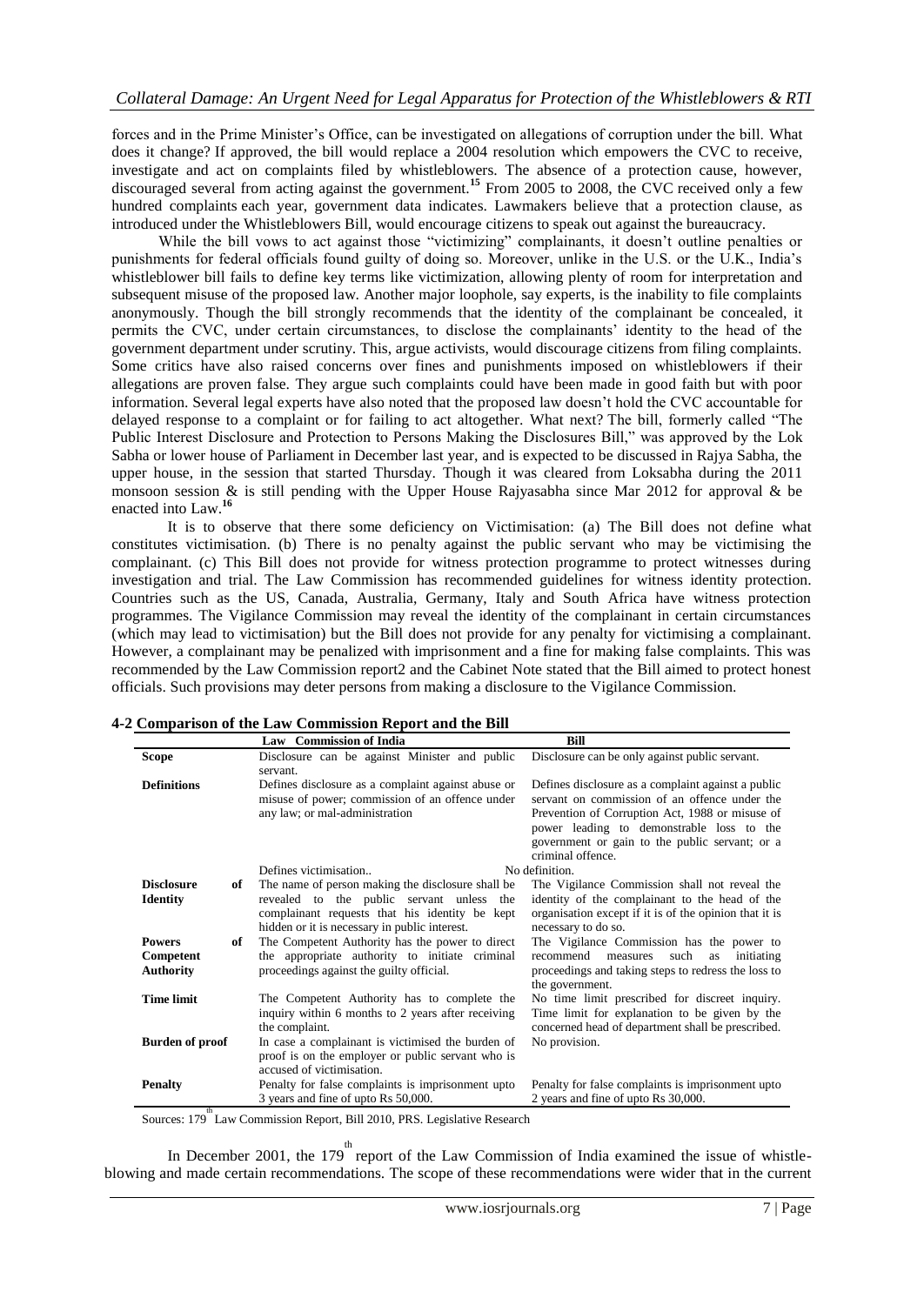Bill, as they included ministers within the purview, provided powers to the Authority to initiate criminal proceedings, and fixed a time limit.

| 4-3 Comparison of the ARC Report and 2010 Bill |                                                                                                                                                           |                                                                                       |  |
|------------------------------------------------|-----------------------------------------------------------------------------------------------------------------------------------------------------------|---------------------------------------------------------------------------------------|--|
|                                                | R report of Second ARC<br>Bill                                                                                                                            |                                                                                       |  |
| Identity<br>Protection                         | Whistleblowers should be protected by ensuring<br>confidentiality and anonymity.                                                                          | Makes provision to ensure confidentiality but does not allow<br>anonymous complaints. |  |
| <b>Private sector</b>                          | Should cover corporate whistleblowers unearthing<br>fraud or serious damage to public interest.                                                           | Not covered in this Bill. The Companies Bill, 2009<br>addresses this issue.           |  |
| <b>Penalty</b><br>for<br><b>Victimisation</b>  | Acts of harassment or victimization of or<br>retaliation against a whistleblower should be<br>criminal offences with substantial penalty and<br>sentence. | No penalty for victimisation.                                                         |  |

**Sources: "Ethics in Governance," Fourth Report of the Second Administrative Reforms Commission, Bill 2010, PRS**. Legislative Research

In 2007, the  $2^{nd}$  Administrative Reforms Commission (ARC) made certain recommendations related to whistle-blowing, which have not been incorporated in the Bill. It included acts of whistle-blowing in the private sector and prescribed penalties for victimising complainants.<sup>17</sup> The issue of the private sector is now addressed by the Companies Bill, 2009.

## **4-4 National RTI Awards 2010**

National RTI awards are given to those among many RTI activists whose acts have brought powerful impact within the system & at times, even shook the respective governments to order further inquiries, to uncover the corruption. The awards were decided by a jury of Narayana Murthy, Justice JS Verma, Madhu Trehan, JM Lyngdoh & Sanjay Gupta. Outlook Assistant Editor Saikat Dutta has won the best RTI Journalist award for un-earthing the Rice Export scam worth almost Rs 2500 Crores.**<sup>18</sup>** Investigation is now with CBI. Best Citizen RTI awards winners are Vinita Kamte, Manoj Kumar Karwasra, Ramesh Kumar, Athar Shamsi & Rajan Savlo. Manoj Kumar won the award basis the RTI regarding illegal activities being done by the panchayat in his village. Government land encroached by the panchayat members themselves. This led to the removal of all village panchayat & even filing of cases against them by the Haryana government.

Ramesh Kumar exposed the sub standard medicines that were being provided by the government hospitals to the poor people. In some cases the medicines were not even tested before being fed. As a result the Haryana government has now issued notice not to buy medicines from companies with less than a formidable sum & also testing has been made mandatory. Athar Shamsi fought for the cause of beedi workers in Uttar Pradesh. As against the minimum wage of Rs 60 per 1000 beedi production, the poor workers were being given only in the range of Rs 20-30 by the manufacturer in connivance with the government officials. His effort helped to increase the wages to Rs 52 / 1000 beedi production. Rajan Salvo started his crusade against the illegal registration of Indian land in the name of foreigners in Goa.**<sup>19</sup>** This is illegal as per the FEMA. As a result of this the government has now given stern warning to the registrars not to do any land registry in foreigners" name. Though some RTI activists were given honour by giving award still there life is under threat. Many were afraid of their life because they were not guaranteed by the court of law or by the police. Their children and relatives were counting their days with fear. There were 251 people have allegedly been attacked, physically or mentally harassed, murdered or made to suffer damage to property for using RTI Act. There were 32 alleged murders can be directly linked to victims use of RTI. And also two alleged suicides directly linked to victims" use of RTI. Cases of assault of varying degrees and mental and physical harassment come around 214. It is to be ashamed that 18 young whistleblowers were assaulted. Most of the whistleblowers and RTI activists who faced violence were attacked once, but Amarnath Pandey from UP and Ramesh Agarwal from Chhattisgarh were attacked twice.

## **V. Conclusion**

The world over, country after democratic country, has recognized the need to keep their citizens informed about the way Government takes decisions. In our country we have the Right to Information Act for nearly eight years. The spirit of the Act can be best summarized by stating that without informed citizens there is no clean governance. It recognizes that citizens are the masters and servants cannot deny information to their masters. In fact, servants acts as trustees and hold the information belonging to their masters. But for almost six decades, the servants behaved like masters and the masters simply accepted this treatment. Rampant corruption prevailing in the country forced the lawmakers to understand that there is no way the country can become better without the servants favouring good governance. Under these circumstances, the preamble of the Right to Information Act highlights way to contain corruption, improve transparency and make servants accountable by empowering citizens to get information.